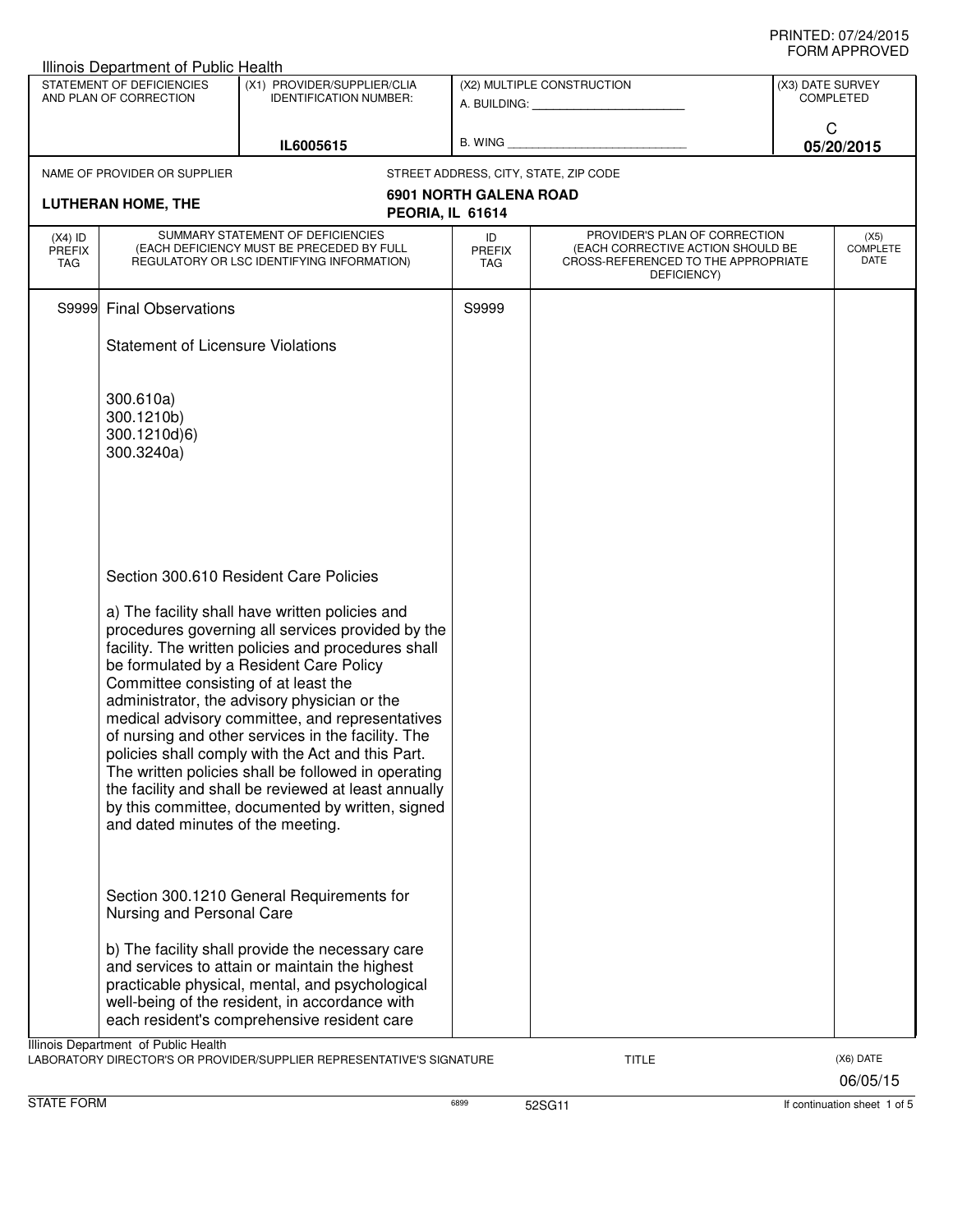|                                                                                                                                  | <b>Illinois Department of Public Health</b>                                                                                                                                                                                                                            |                                                                                                                                                                                                                                                           |                                                         |                                                                                                                          |                               |                                 |  |
|----------------------------------------------------------------------------------------------------------------------------------|------------------------------------------------------------------------------------------------------------------------------------------------------------------------------------------------------------------------------------------------------------------------|-----------------------------------------------------------------------------------------------------------------------------------------------------------------------------------------------------------------------------------------------------------|---------------------------------------------------------|--------------------------------------------------------------------------------------------------------------------------|-------------------------------|---------------------------------|--|
| STATEMENT OF DEFICIENCIES<br>(X1) PROVIDER/SUPPLIER/CLIA<br>AND PLAN OF CORRECTION<br><b>IDENTIFICATION NUMBER:</b><br>IL6005615 |                                                                                                                                                                                                                                                                        |                                                                                                                                                                                                                                                           | (X2) MULTIPLE CONSTRUCTION<br>A. BUILDING: A. BUILDING: |                                                                                                                          | (X3) DATE SURVEY<br>COMPLETED |                                 |  |
|                                                                                                                                  |                                                                                                                                                                                                                                                                        | B. WING                                                                                                                                                                                                                                                   |                                                         | C<br>05/20/2015                                                                                                          |                               |                                 |  |
|                                                                                                                                  | NAME OF PROVIDER OR SUPPLIER                                                                                                                                                                                                                                           |                                                                                                                                                                                                                                                           |                                                         | STREET ADDRESS, CITY, STATE, ZIP CODE                                                                                    |                               |                                 |  |
|                                                                                                                                  | <b>LUTHERAN HOME, THE</b>                                                                                                                                                                                                                                              | PEORIA, IL 61614                                                                                                                                                                                                                                          | <b>6901 NORTH GALENA ROAD</b>                           |                                                                                                                          |                               |                                 |  |
| $(X4)$ ID<br><b>PREFIX</b><br>TAG                                                                                                |                                                                                                                                                                                                                                                                        | SUMMARY STATEMENT OF DEFICIENCIES<br>(EACH DEFICIENCY MUST BE PRECEDED BY FULL<br>REGULATORY OR LSC IDENTIFYING INFORMATION)                                                                                                                              | ID<br><b>PREFIX</b><br>TAG                              | PROVIDER'S PLAN OF CORRECTION<br>(EACH CORRECTIVE ACTION SHOULD BE<br>CROSS-REFERENCED TO THE APPROPRIATE<br>DEFICIENCY) |                               | (X5)<br><b>COMPLETE</b><br>DATE |  |
| S9999                                                                                                                            | Continued From page 1                                                                                                                                                                                                                                                  |                                                                                                                                                                                                                                                           | S9999                                                   |                                                                                                                          |                               |                                 |  |
|                                                                                                                                  | plan. Adequate and properly supervised nursing<br>care and personal care shall be provided to each<br>resident to meet the total nursing and personal<br>care needs of the resident. Restorative measures<br>shall include, at a minimum, the following<br>procedures: |                                                                                                                                                                                                                                                           |                                                         |                                                                                                                          |                               |                                 |  |
|                                                                                                                                  | Nursing and Personal Care                                                                                                                                                                                                                                              | Section 300.1210 General Requirements for                                                                                                                                                                                                                 |                                                         |                                                                                                                          |                               |                                 |  |
|                                                                                                                                  | and shall be practiced on a 24-hour,<br>seven-day-a-week basis:                                                                                                                                                                                                        | d) Pursuant to subsection (a), general nursing<br>care shall include, at a minimum, the following                                                                                                                                                         |                                                         |                                                                                                                          |                               |                                 |  |
|                                                                                                                                  | and assistance to prevent accidents.                                                                                                                                                                                                                                   | 6) All necessary precautions shall be taken to<br>assure that the residents' environment remains<br>as free of accident hazards as possible. All<br>nursing personnel shall evaluate residents to see<br>that each resident receives adequate supervision |                                                         |                                                                                                                          |                               |                                 |  |
|                                                                                                                                  | Section 300.3240 Abuse and Neglect<br>resident.                                                                                                                                                                                                                        | a) An owner, licensee, administrator, employee or<br>agent of a facility shall not abuse or neglect a                                                                                                                                                     |                                                         |                                                                                                                          |                               |                                 |  |
|                                                                                                                                  | by:                                                                                                                                                                                                                                                                    | These Regulations were not met as evidenced                                                                                                                                                                                                               |                                                         |                                                                                                                          |                               |                                 |  |
|                                                                                                                                  | Illinois Department of Public Health                                                                                                                                                                                                                                   |                                                                                                                                                                                                                                                           |                                                         |                                                                                                                          |                               |                                 |  |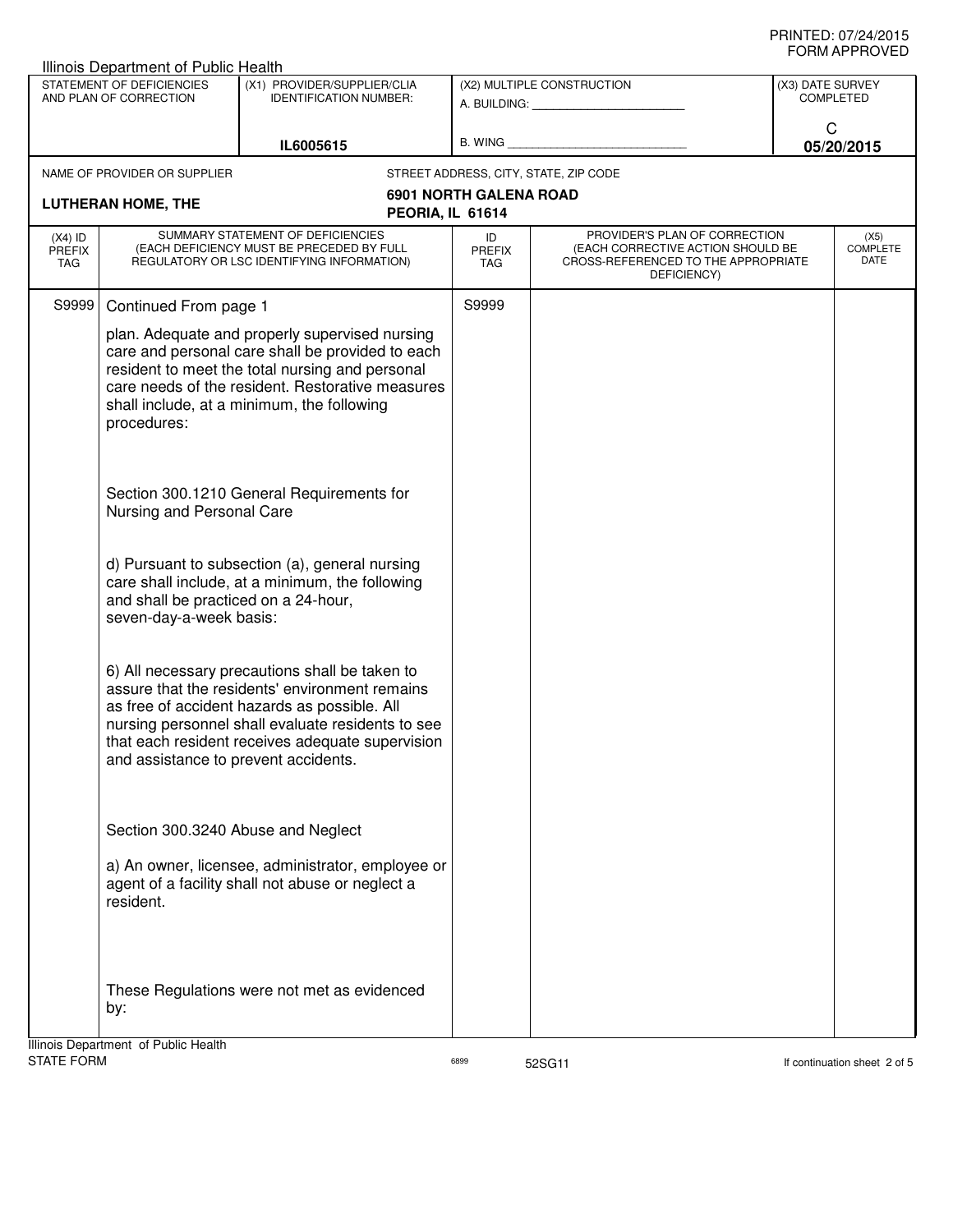|                                   | <b>Illinois Department of Public Health</b>                                                                       |                                                                                                                                                                                                                                                                                                                                                                                                                                                                                                                                                                                                                                                                                                                                                                                                                                                                                                                                                                                                                                                                                                                                                                                                                                                                                                                                                                                                        |                               |                                                                                                                          |                  |                                 |
|-----------------------------------|-------------------------------------------------------------------------------------------------------------------|--------------------------------------------------------------------------------------------------------------------------------------------------------------------------------------------------------------------------------------------------------------------------------------------------------------------------------------------------------------------------------------------------------------------------------------------------------------------------------------------------------------------------------------------------------------------------------------------------------------------------------------------------------------------------------------------------------------------------------------------------------------------------------------------------------------------------------------------------------------------------------------------------------------------------------------------------------------------------------------------------------------------------------------------------------------------------------------------------------------------------------------------------------------------------------------------------------------------------------------------------------------------------------------------------------------------------------------------------------------------------------------------------------|-------------------------------|--------------------------------------------------------------------------------------------------------------------------|------------------|---------------------------------|
|                                   | STATEMENT OF DEFICIENCIES<br>AND PLAN OF CORRECTION                                                               | (X1) PROVIDER/SUPPLIER/CLIA<br><b>IDENTIFICATION NUMBER:</b>                                                                                                                                                                                                                                                                                                                                                                                                                                                                                                                                                                                                                                                                                                                                                                                                                                                                                                                                                                                                                                                                                                                                                                                                                                                                                                                                           |                               | (X2) MULTIPLE CONSTRUCTION<br>A. BUILDING: A. BUILDING:                                                                  | (X3) DATE SURVEY | <b>COMPLETED</b>                |
|                                   |                                                                                                                   | IL6005615                                                                                                                                                                                                                                                                                                                                                                                                                                                                                                                                                                                                                                                                                                                                                                                                                                                                                                                                                                                                                                                                                                                                                                                                                                                                                                                                                                                              | B. WING                       |                                                                                                                          |                  | C<br>05/20/2015                 |
|                                   | NAME OF PROVIDER OR SUPPLIER                                                                                      |                                                                                                                                                                                                                                                                                                                                                                                                                                                                                                                                                                                                                                                                                                                                                                                                                                                                                                                                                                                                                                                                                                                                                                                                                                                                                                                                                                                                        |                               | STREET ADDRESS, CITY, STATE, ZIP CODE                                                                                    |                  |                                 |
|                                   |                                                                                                                   |                                                                                                                                                                                                                                                                                                                                                                                                                                                                                                                                                                                                                                                                                                                                                                                                                                                                                                                                                                                                                                                                                                                                                                                                                                                                                                                                                                                                        | <b>6901 NORTH GALENA ROAD</b> |                                                                                                                          |                  |                                 |
|                                   | <b>LUTHERAN HOME, THE</b>                                                                                         |                                                                                                                                                                                                                                                                                                                                                                                                                                                                                                                                                                                                                                                                                                                                                                                                                                                                                                                                                                                                                                                                                                                                                                                                                                                                                                                                                                                                        | PEORIA, IL 61614              |                                                                                                                          |                  |                                 |
| $(X4)$ ID<br><b>PREFIX</b><br>TAG |                                                                                                                   | SUMMARY STATEMENT OF DEFICIENCIES<br>(EACH DEFICIENCY MUST BE PRECEDED BY FULL<br>REGULATORY OR LSC IDENTIFYING INFORMATION)                                                                                                                                                                                                                                                                                                                                                                                                                                                                                                                                                                                                                                                                                                                                                                                                                                                                                                                                                                                                                                                                                                                                                                                                                                                                           | ID<br><b>PREFIX</b><br>TAG    | PROVIDER'S PLAN OF CORRECTION<br>(EACH CORRECTIVE ACTION SHOULD BE<br>CROSS-REFERENCED TO THE APPROPRIATE<br>DEFICIENCY) |                  | (X5)<br><b>COMPLETE</b><br>DATE |
| S9999                             | Continued From page 2                                                                                             |                                                                                                                                                                                                                                                                                                                                                                                                                                                                                                                                                                                                                                                                                                                                                                                                                                                                                                                                                                                                                                                                                                                                                                                                                                                                                                                                                                                                        | S9999                         |                                                                                                                          |                  |                                 |
|                                   | fibula.<br>Findings include:<br>plan for care."<br>requirements related to transfer."<br>person physical assist." | Based on interview and record review, the facility<br>failed to follow policies related to transfers and<br>mechanical lifts that require staff to transfer a<br>resident according to the individualized care plan<br>for one of three residents (R1) reviewed for<br>transfers in a sample of three. This failure<br>resulted in R1 sustaining fractures of the tibia and<br>Facility document "Abuse/Neglect Prevention and<br>Response", dated 5/4/13, documents under<br>"ProceduresDefinitionsNeglect is defined as<br>withholding services that are necessary to<br>maintain physical, mental, or spiritual health."<br>Facility document "Using Mechanical Lift", dated<br>2005, states "Residents who are unable to bear<br>their own weight will be transferred using a<br>mechanical deviceUse of a mechanical lift will<br>be determined by the residents individualized<br>Facility document "Using a Transfer Belt to Assist<br>in Transferring a Resident between Two<br>Surfaces", dated 2005, states "when a resident<br>requires assistance in transferring between two<br>surfaces the team member assisting the resident<br>will review the resident plan of care to determine<br>if there is an individualized plan noting specific<br>R1's Minimum Data Set (MDS), dated 5/1/15,<br>documents under Section G-Functional Status B.<br>Transfer as "total dependence and two plus |                               |                                                                                                                          |                  |                                 |
|                                   | Illinois Department of Public Health                                                                              | R1's facility "Order Audit and electronic<br>Signature-By Resident" dated 5/1/15-5/19/15                                                                                                                                                                                                                                                                                                                                                                                                                                                                                                                                                                                                                                                                                                                                                                                                                                                                                                                                                                                                                                                                                                                                                                                                                                                                                                               |                               |                                                                                                                          |                  |                                 |
| <b>STATE FORM</b>                 |                                                                                                                   |                                                                                                                                                                                                                                                                                                                                                                                                                                                                                                                                                                                                                                                                                                                                                                                                                                                                                                                                                                                                                                                                                                                                                                                                                                                                                                                                                                                                        | 6899                          | 52SG11                                                                                                                   |                  | If continuation sheet 3 of 5    |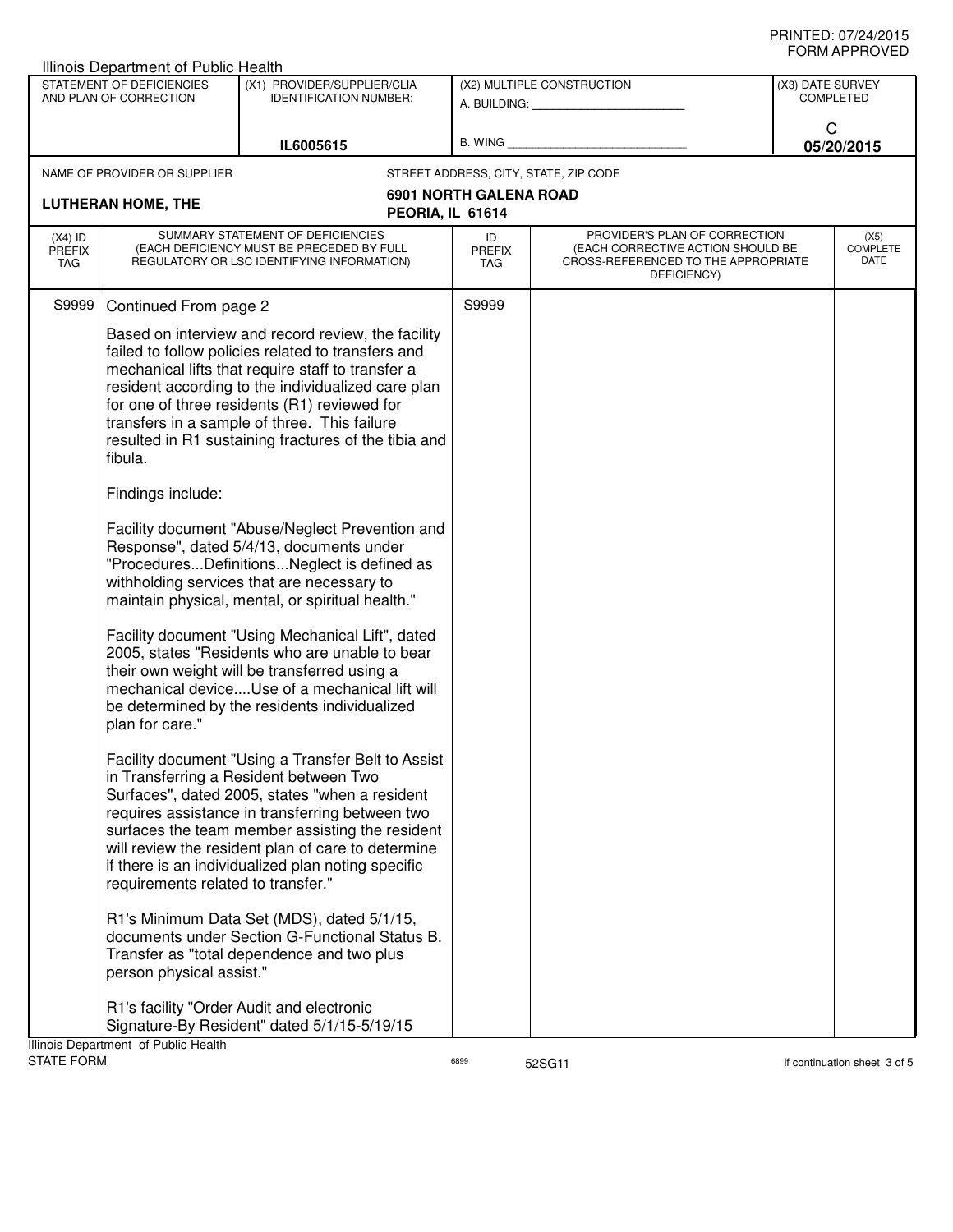| Illinois Department of Public Health                                                                                |                                      |                                                                                                                                                                                                                                                                                                                                                                                                                                                                                                                                                      |                               |                                                                                                                          |  |                                 |  |
|---------------------------------------------------------------------------------------------------------------------|--------------------------------------|------------------------------------------------------------------------------------------------------------------------------------------------------------------------------------------------------------------------------------------------------------------------------------------------------------------------------------------------------------------------------------------------------------------------------------------------------------------------------------------------------------------------------------------------------|-------------------------------|--------------------------------------------------------------------------------------------------------------------------|--|---------------------------------|--|
| STATEMENT OF DEFICIENCIES<br>(X1) PROVIDER/SUPPLIER/CLIA<br>AND PLAN OF CORRECTION<br><b>IDENTIFICATION NUMBER:</b> |                                      | (X2) MULTIPLE CONSTRUCTION<br>A. BUILDING: <b>A. BUILDING:</b>                                                                                                                                                                                                                                                                                                                                                                                                                                                                                       |                               | (X3) DATE SURVEY<br><b>COMPLETED</b>                                                                                     |  |                                 |  |
| IL6005615                                                                                                           |                                      | B. WING                                                                                                                                                                                                                                                                                                                                                                                                                                                                                                                                              |                               | C<br>05/20/2015                                                                                                          |  |                                 |  |
|                                                                                                                     | NAME OF PROVIDER OR SUPPLIER         |                                                                                                                                                                                                                                                                                                                                                                                                                                                                                                                                                      |                               | STREET ADDRESS, CITY, STATE, ZIP CODE                                                                                    |  |                                 |  |
|                                                                                                                     | <b>LUTHERAN HOME, THE</b>            | PEORIA, IL 61614                                                                                                                                                                                                                                                                                                                                                                                                                                                                                                                                     | <b>6901 NORTH GALENA ROAD</b> |                                                                                                                          |  |                                 |  |
| $(X4)$ ID<br><b>PREFIX</b><br>TAG                                                                                   |                                      | SUMMARY STATEMENT OF DEFICIENCIES<br>(EACH DEFICIENCY MUST BE PRECEDED BY FULL<br>REGULATORY OR LSC IDENTIFYING INFORMATION)                                                                                                                                                                                                                                                                                                                                                                                                                         | ID<br><b>PREFIX</b><br>TAG    | PROVIDER'S PLAN OF CORRECTION<br>(EACH CORRECTIVE ACTION SHOULD BE<br>CROSS-REFERENCED TO THE APPROPRIATE<br>DEFICIENCY) |  | (X5)<br><b>COMPLETE</b><br>DATE |  |
| S9999                                                                                                               | Continued From page 3                |                                                                                                                                                                                                                                                                                                                                                                                                                                                                                                                                                      | S9999                         |                                                                                                                          |  |                                 |  |
|                                                                                                                     | mechanical lift.                     | documents R1 as non-weight bearing and a                                                                                                                                                                                                                                                                                                                                                                                                                                                                                                             |                               |                                                                                                                          |  |                                 |  |
|                                                                                                                     | a mechanical lift for transfers.     | R1's care plan dated 3/10/15 documents R1 uses                                                                                                                                                                                                                                                                                                                                                                                                                                                                                                       |                               |                                                                                                                          |  |                                 |  |
|                                                                                                                     |                                      | R1's "closet care plan", no date, documents R1<br>as a mechanical lift with a bed and chair alarm.                                                                                                                                                                                                                                                                                                                                                                                                                                                   |                               |                                                                                                                          |  |                                 |  |
|                                                                                                                     |                                      | On 5/15/15 at 12:50p.m., E11 CNA, verified R1<br>bears no weight and was "2 man lifted" by E11<br>CNA and E8 CNA from R1's reclining wheelchair<br>to R1's bed. E11 and E8 noticed the bed alarm<br>cord wrapped around R1's leg when R1 was in<br>bed. E11 also stated R1 immediately complained<br>of right leg pain and stated (R1's) leg was broke.                                                                                                                                                                                              |                               |                                                                                                                          |  |                                 |  |
|                                                                                                                     | local hospital.                      | On 5/15/15 at 12:20p.m., E2 DON, stated the<br>following: E11 CNA and E8 CNA performed an<br>improper transfer of a "stand pivot" with R1<br>instead of a mechanical lift transfer from R1's<br>reclining wheelchair to R1's bed, and R1 got<br>wrapped up in R1's chair alarm. E8 CNA told E2<br>that E8 transferred R1 without a mechanical lift<br>because E8 wanted R1 in bed right away so E8<br>CNA had E11 CNA assist E8. R1's leg was<br>x-rayed at the facility, and a fracture was found.<br>R1 was then sent to the emergency room at the |                               |                                                                                                                          |  |                                 |  |
|                                                                                                                     | lift prior to the 5-14-15 incident.  | On 5/19/15 at 8:40a.m., E2 DON, stated E8 CNA<br>had education on how to determine a residents<br>transfer status and how to use the mechanical<br>lifts at the facility prior to the incident. E2 DON<br>verified that E8 CNA regularly works with R1 and<br>has previously transferred R1 with a mechanical                                                                                                                                                                                                                                        |                               |                                                                                                                          |  |                                 |  |
|                                                                                                                     | Illinois Department of Public Health | On 5/19/15 at 3:00p.m., E9 RN (Registered<br>Nurse) stated E8 CNA told E9 "we 2 man lifted                                                                                                                                                                                                                                                                                                                                                                                                                                                           |                               |                                                                                                                          |  |                                 |  |
|                                                                                                                     |                                      |                                                                                                                                                                                                                                                                                                                                                                                                                                                                                                                                                      |                               |                                                                                                                          |  |                                 |  |